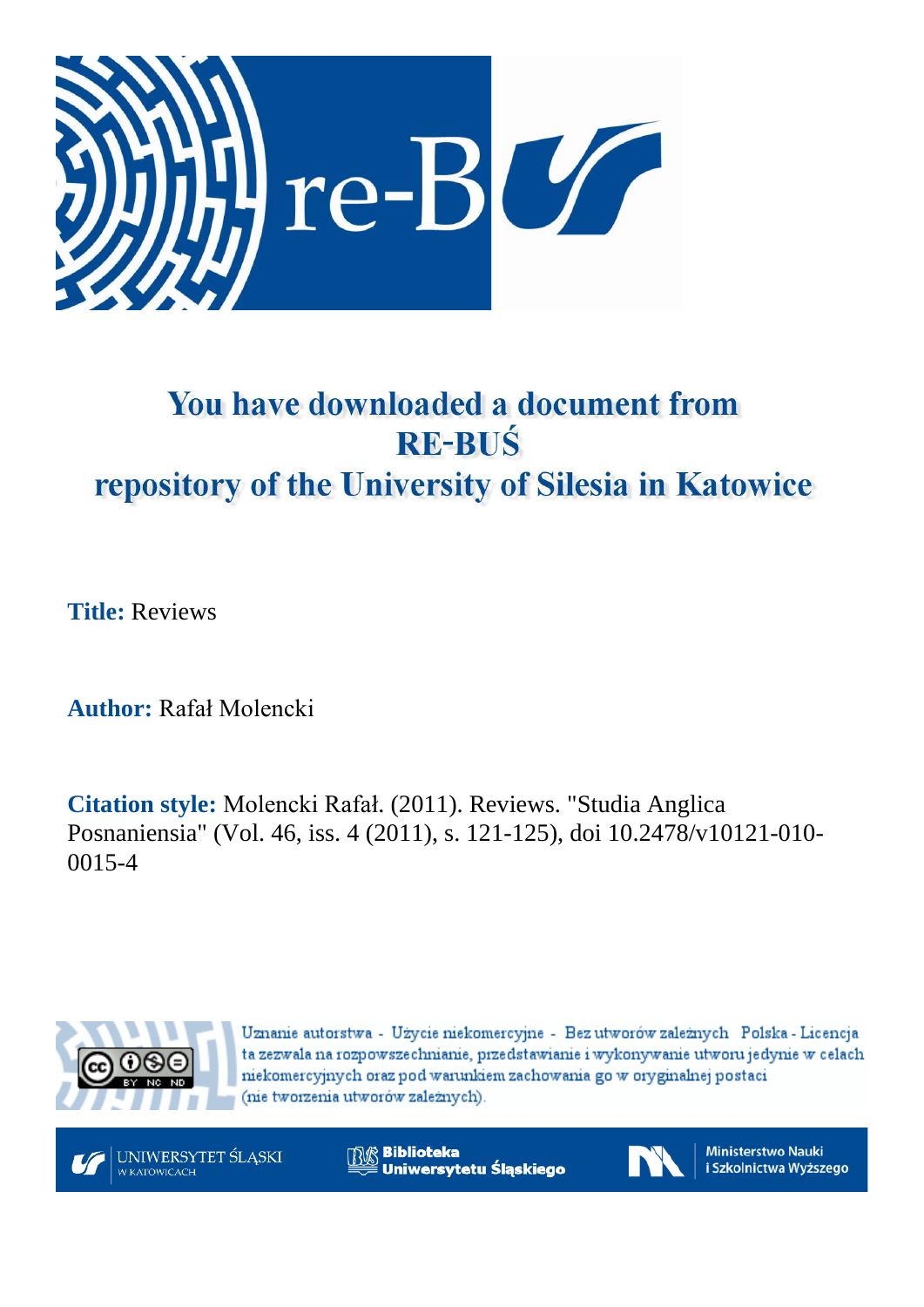*Studia Anglica Posnaniensia 46/4*, *2011 doi: 10.2478/v10121-010-0015-4* 

## **REVIEWS**

Matti Rissanen, Marianna Hintikka, Leena Kahlas-Tarkka, Rod McConchie (eds.). 2007. Change in meaning and the meaning of change: *Studies in semantics and grammar from Old to Present-Day English*. Mémoires de la Société Néophilologique de Helsinki LXXII. Helsinki: Société Néophilologique. Pp. xvii, 377.

Reviewed by Rafał Molencki, University of Silesia, Katowice

The team of linguists affiliated with the English Department of the University of Helsinki have had a long tradition of diachronic corpus studies of English ever since they started compiling searchable text corpora in the early 1990s. A few years later they were organized into a special Research Unit for Variation, Contacts and Change in English (VARIENG), continuing their efforts in creating new corpora of dialectal and specialist texts. Owing to their pioneering work the community of English historical linguists all over the world had access to searchable, albeit limited, diachronic corpora long before the Toronto complete *Dictionary of Old English Corpus* and the University of Michigan *Middle English Compendium* became available. The Helsinki corpora also became the basis for the collection of tagged texts which are most useful for the exploration of English historical syntax: the *York-Toronto-Helsinki Parsed Corpus of Old English*, the *Penn-Helsinki Parsed Corpus of Middle English* and the *Parsed Corpus of Early English Correspondence*. Although much larger and more representative diachronic corpora of English texts are now accessible, the Helsinki corpora are still very valuable, providing basis for pilot studies which can be further extended with reference to the huge text databases now available.

The volume under review is a good example of successful work that makes use of the Helsinki diachronic corpora database. The book is divided into two major parts. In the first one (*Meaning and mind*) we find six articles devoted to the semantic developments of content words discussed within the cognitive models of grammar, while the remaining six (*Meaning and grammar*) deal with various grammatical items analyzed from the point of view of the grammaticalization theory.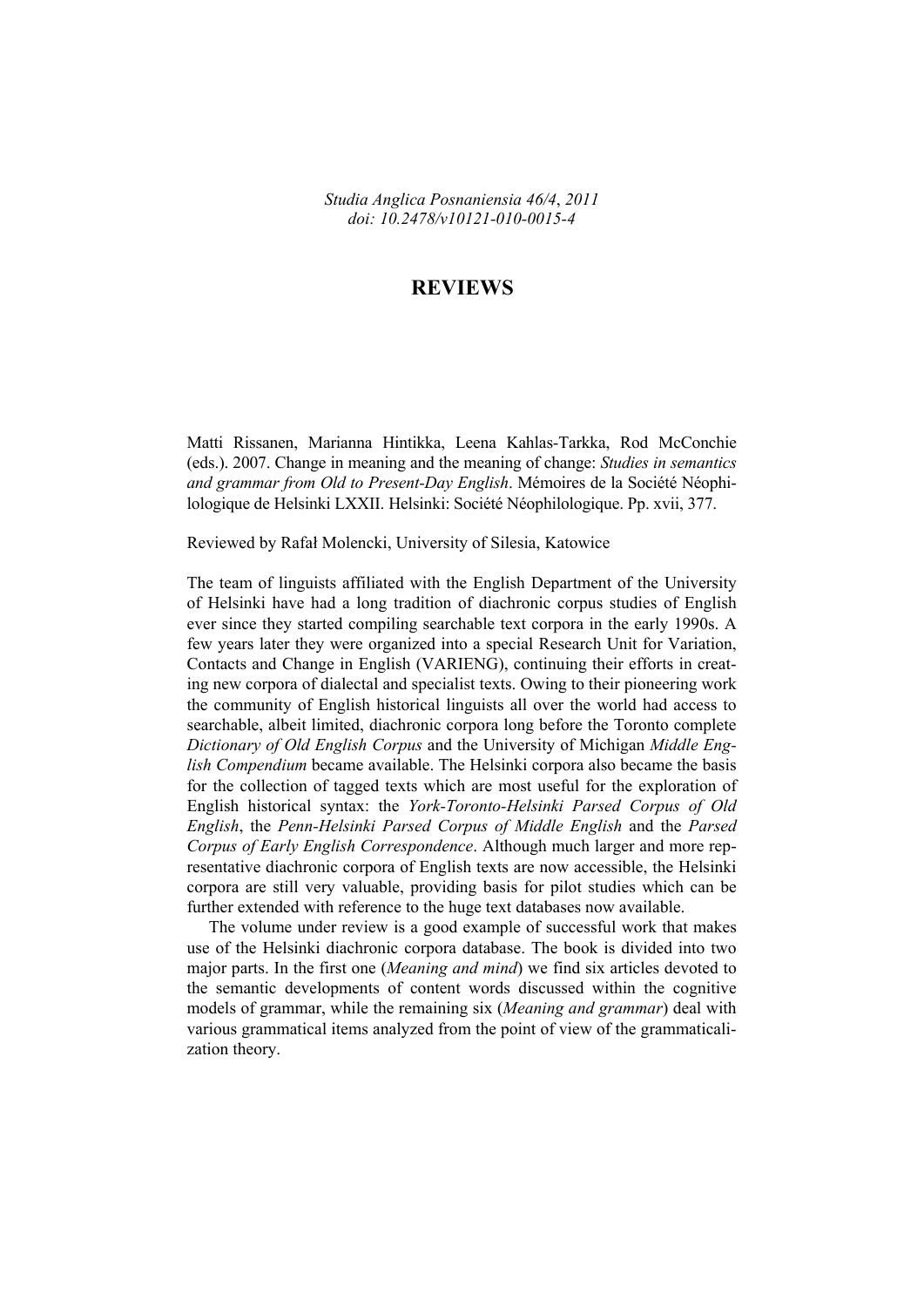The volume starts with an interesting paper of Ágnes Kiricsi discussing the gradual shift of the metaphoric location of the mind from the heart in Old English to the head in later periods. The author very convincingly shows that the change is connected with the specialization of the word *mod* 'mood' accompanied by the generalization of *gemynd* 'mind'. The main reason, Kiricsi claims, was the culturally determined shift of the concept of mind from emotional to mental, at least partially influenced by the Latin tradition. What the author does not mention, however, are possible formal requirements of medieval English poetry such as the number of syllables and alliteration which may have been partially responsible for the statistical occurrence of the discussed items. She could have included a few more illustrating examples, also from the Anglo-Saxon prose. In the Middle English texts she should have taken into account the Scandinavian and the Anglo-Norman influences.

Päivi Koivisto-Alanko uses the blending theory with reference to changing metaphoric senses of the word *wit* from Late Middle English to Present-Day English. The application of this semantic conceptual integration framework to the diachronic language material proves rewarding, yet we believe that apart from the corpus material, the author should have referred to the dictionary material, e.g. the *Oxford English Dictionary* and – especially – the *Middle English Dictionary*, where the respective entries for the noun *wit* might have provided the starting point for the author's analysis.

A similar remark can be applied to Helli Tessari's article about *I fear/I am afraid*, where the author should have consulted the *Middle English Dictionary*, which lists some slightly earlier occurrences of epistemic uses of *I am afraid* than those listed in the *OED*. Otherwise, the article is a very sound and meticulous analysis of the development of epistemic senses of these verbs, which strongly confirms the direction of change in the theory subjectification. In the final paragraph the author leaves us with some significant questions that can only be answered if the study of this interesting problem is continued.

Marianna Hintikka looks at body-based metaphors of harm (mostly sickness) from Early Modern English to Present-Day English. It is interesting to see how progress in science contributed to changes in metaphors of sickness. Again some reference to standard historical dictionaries would be welcome. The author's findings could be further corroborated  $if - in$  addition to the discussed nouns – she took into account some adjectives describing sickness and disease. In particular, it would be interesting to see the reasons that led the adjective *ill*  to modify its basic sense from 'wrong, harmful' to 'unwell, sick', which interestingly occurred in the timespan covered by Hintikka's study.

Seija Kerttula's article is a cross-linguistic diachronic analysis of the terms of taste in English and Finnish. The author's main interest is the concept of 'basicness' in the field of body senses. The article includes a great deal of very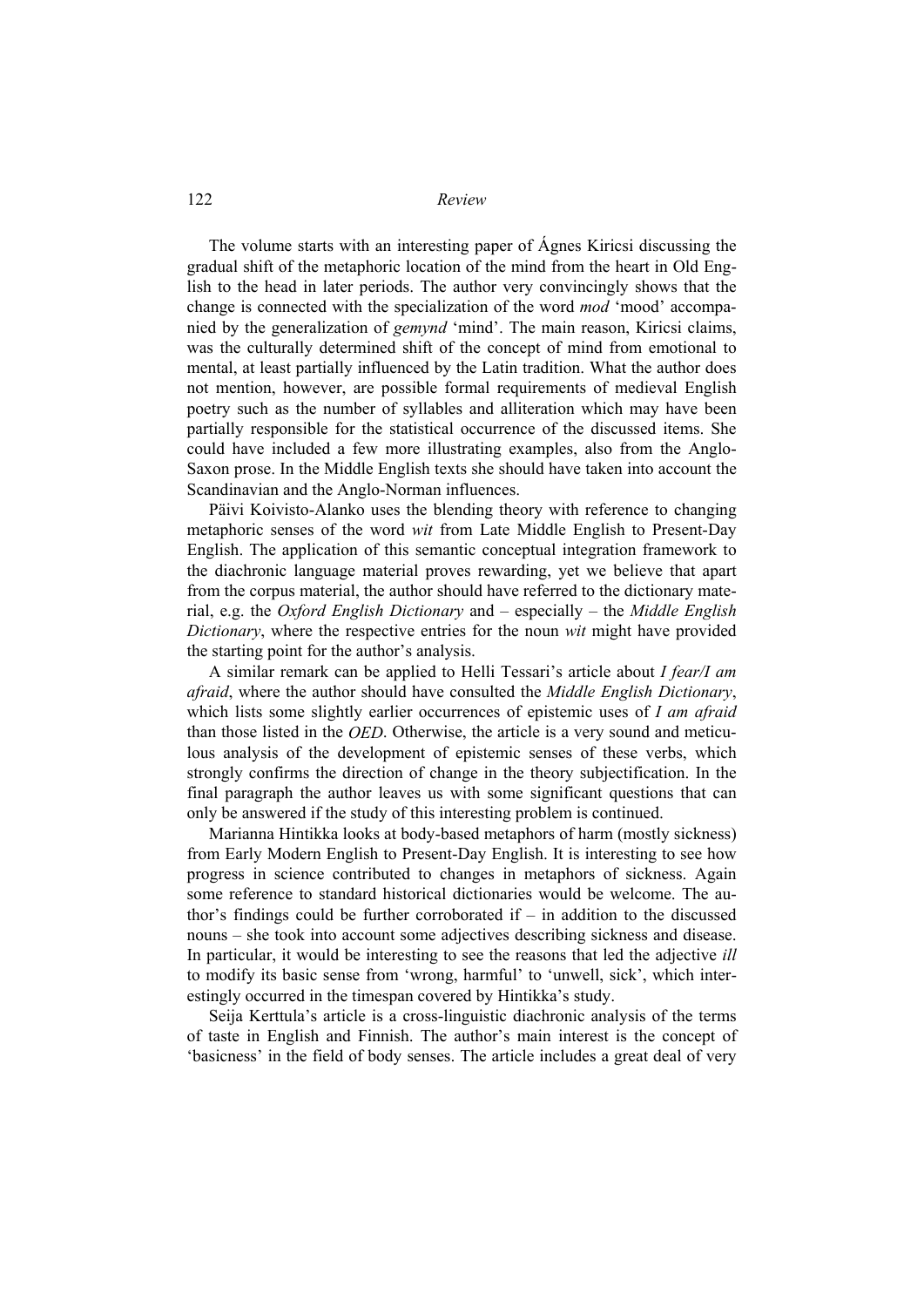useful and interesting language material. To the rich list of adjectives of senses in Middle English we could add the item *sot(e)*, found in the first line of Chaucer's *General Prologue to the Canterbury Tales*, which also developed abstract senses and was often used in the binomial phrase *swete and s(w)ote* . According to the *Middle English Dictionary*, apart from the basic 'pleasing to the sense of smell and/or taste', as in *Under soote hony, couert bittirnesse*, we find the metaphoric extension 'spiritually or psychologically pleasing, good, agreeable' as in *Swete ihesu, mi soule bote, In min herte þou sette a rote Of þi loue þat is so swote*.

Alaric Hall describes the problems of the Anglo-Saxon glossators and translators who were trying to render some concepts of classical Latin culture and mythology into Old English. His example is the Latin word for nymph, which for the lack of the idea of a female supernatural good creature in the Anglo-Saxon culture, came to be expressed in the vernacular by the originally masculine noun *ælf* 'elf', later *ælfen* with the feminine suffix *–en*. The process is very well documented by the author with the use of very rich material from numerous medieval English glossaries. Consulting the *Middle English Dictionary*  could have shed new light on the origin of the ending *–en*, which apart from denoting the feminine gender, was also a common plural marker, especially in southern early Middle English dialects.

Turning now to the papers devoted to function words, we start with a synthetic comprehensive presentation of the development of adverbial subordinators in medieval English provided by Matti Rissanen, who summarizes his previous research of individual items. This very competent, well documented and perfectly organized study shows us the processes of grammaticalization of both native connectives in Old English and the new items that were borrowed into Middle English from Old Norse and Old French alike to meet the demands of more precise expression owing to the rapid increase of argumentative and legal writing in the vernacular. In the latter case there is always a problem of deciding whether the grammaticalization occurred in the source language or independently in English after the loaning process. Among bilingual Anglo-French speakers the process may have been parallel – a natural development in the situation of common code-switching, where languages feed each other. For example, in my opinion the hybrid *because (that)* was not a direct French loan, but was coined in England alongside its Anglo-Norman counterpart *a/par cause que* by bilingual speakers much earlier than in continental French, as can be found in the *Anglo-Norman Dictionary* and the 14<sup>th</sup> and 15<sup>th</sup> century documents written in French and English in England. The gradual grammaticalization of *because* in English down the prepositional phrase to conjunction cline is evidenced by the presence of such phrases as *by this cause that*, *by* (*the*) *cause that*, attested, for example, in Chaucer and some medical texts.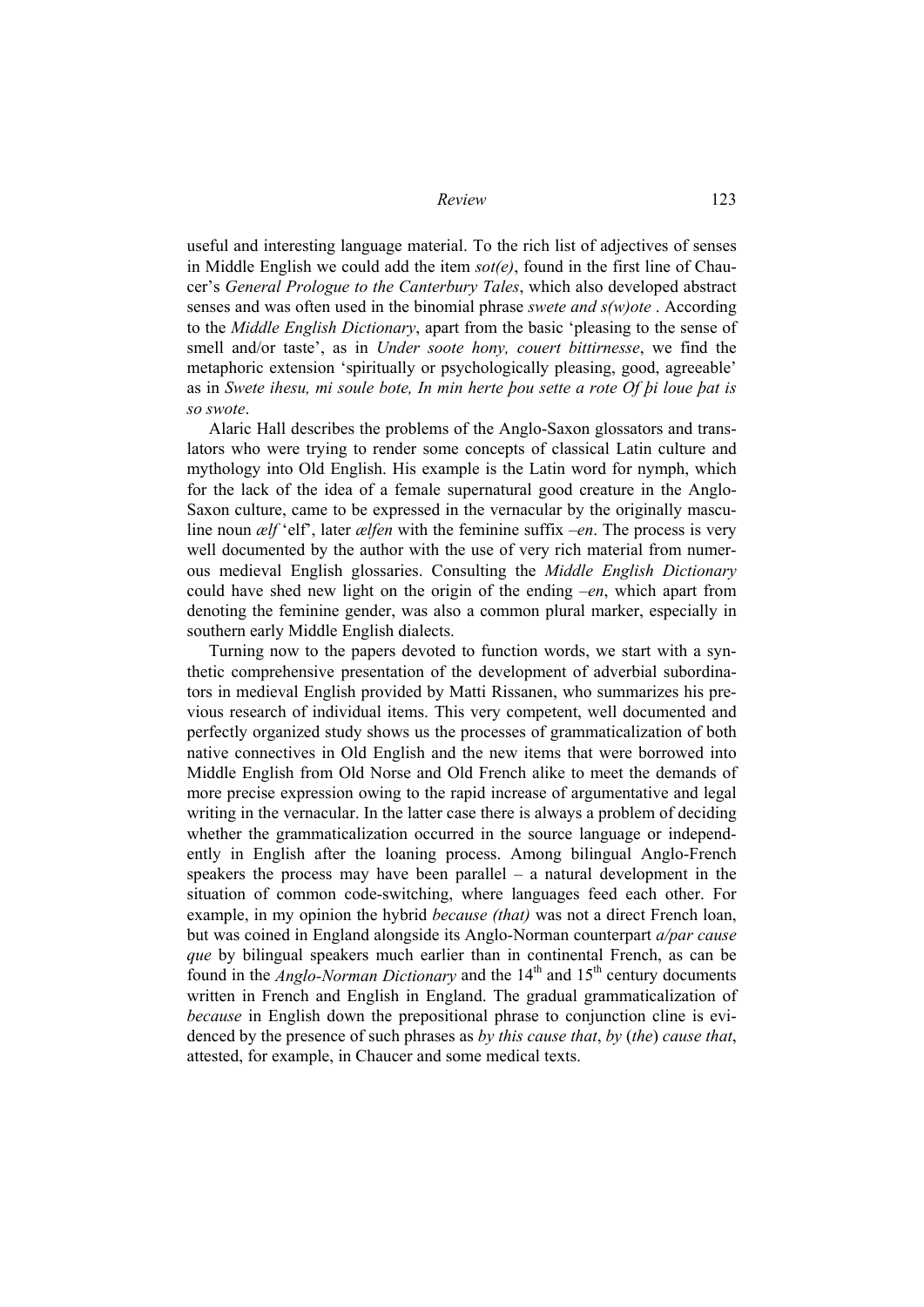Anne Österman deals with adverbial compounds made up from the locative adverbs *here* and *there* from Old English until present times. Supporting her observations with the remarkably rich illustrating material from several huge corpora, she shows that their respective evolutions are by no means parallel, with *here* compounds developing more pragmatic uses, most probably due to the proximal character of the adverb. On the other hand, the author's statistical data give clear evidence to the fact that *there* compounds have always been much more frequently used, albeit mostly in texts of a rather official character.

Leena Kahlas-Tarkka has chosen a relatively rarely discussed subject of indefinite pronouns denoting totality, equivalents of modern *every* and *each*, in early medieval English. Making use of the *DOE Corpus* she discusses the variety of such function words in Old English and tries to find out the reasons for the morphological simplification and/or loss of most of them in later English. The author rightly relates this to the processes of intensification and grammaticalization of individual items, which – as she clearly shows – has some parallels in other languages.

Mikko Laitinen's paper proves that the variation between generic *he* and *they* with reference to such general indefinite pronouns as *everyone, anyone*, etc., is much older than rules of political correctness of the late  $20<sup>th</sup>$  century. In what he calls "epicene uses" of *he* and *they* the selection of the anaphor depends on many factors such as the distance from the antecedent, stylistic differences, tendency towards the semantic rather than the grammatical agreement, the morphological complexity of an item and some idiosyncratic properties of individual morphemes.

Matti Kilpiö discusses the grammaticalization of English *have* perfect by correlating the process of the loss of participle marking with the changes in word order. As his data clearly shows, word order changes were much slower and appear to have been independent of the loss of participial inflection, although both changes aimed at the same end. What is more, both were parts of much larger processes. In the article we find ample and very convincing evidence from the complete Old English corpus, summarized in neat tables for quick and easy reference.

Finally, Rod McConchie presents a detailed morphological study of the development of the borrowed prefix *dis-* in Middle English used with native Germanic roots. He tends to believe that each word has a different story, making it rather impossible for researchers to find a common trajectory of historical development. Like in the other papers in this volume the strength of argumentation lies in the ample textual evidence provided by the author.

Summing up, the book *Change in meaning and the meaning of change* is a very valuable collection of articles of the Helsinki VARIENG team, where significant theoretical considerations are always supported by remarkably rich